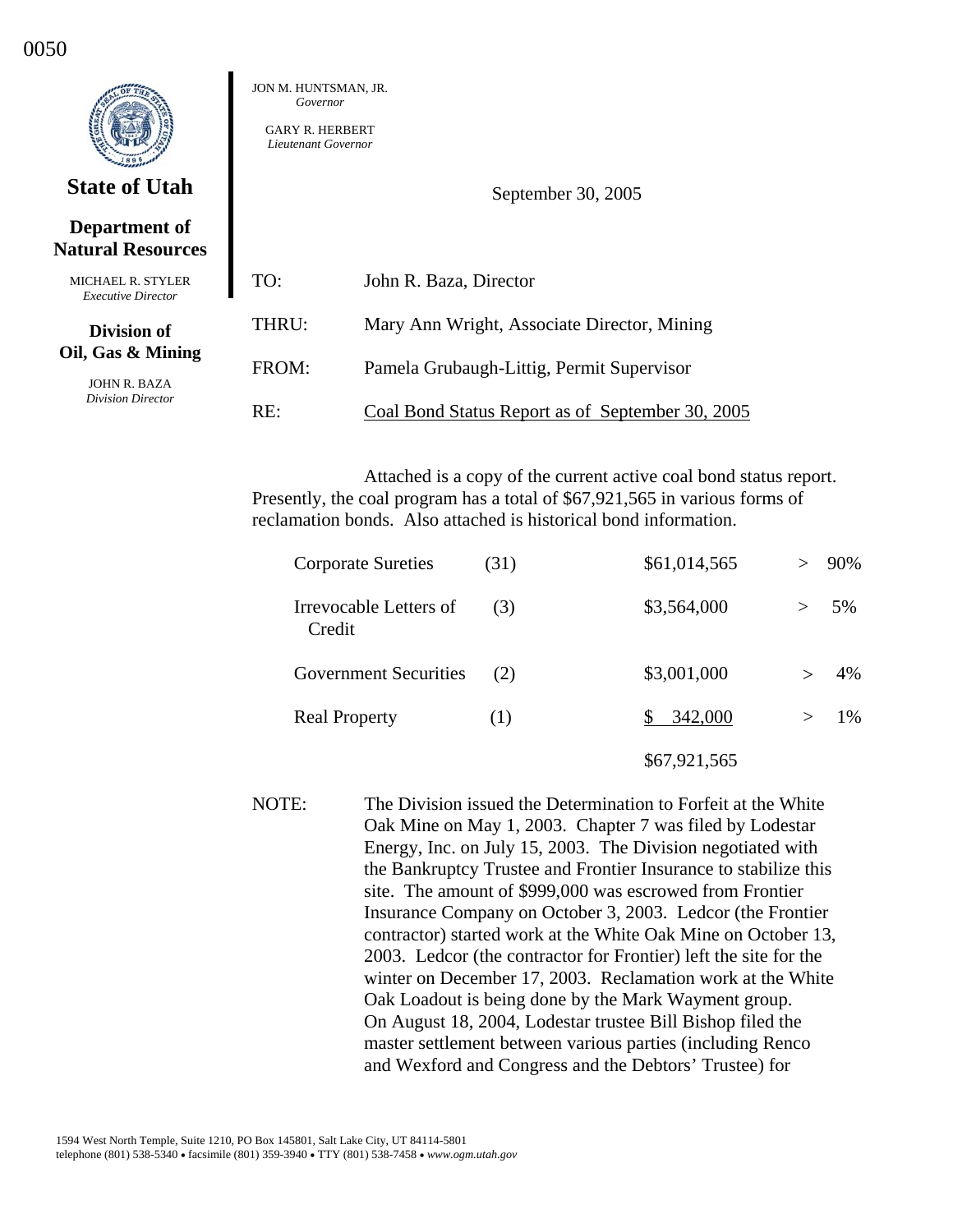Page 2 Coal Bond Status Report September 30, 2005

> reclamation in a "General Settlement Fund" outside of the Lodestar bankruptcy estate. Utah received \$1.217 million dollars as part of this Settlement Agreement. The contract with the Frontier contractor, Ledcor, was terminated by the Division and on September 8, 2004. A total amount of \$318,128.60 was requested for transfer to the state of Utah, Division of Oil, Gas and Mining, for the sole benefit of reclamation of the Lodestar Energy, Inc.'s Whiskey Creek Mine as a result of the termination of this contract. VCM contractors were awarded the contract for reclamation at the Whiskey Creek Mine. Reclamation work started on October 4, 2004 and the contractor had to leave the site due to weather conditions on November 4, 2004. VCM returned to work on June 13, 2005 and expects to complete the reclamation work in October 2005.

> AMR program is the "administrator" for this reclamation work.

 Forfeiture sites reclaimed: Blazon (October 4, 2000), Sunnyside Mine (July 1, 1999), Summit #1 (November 20, 1997), Boyer Mine (April 17, 1997), and Black Jack #1 Mine (November 1992). J.B. King Mine received final bond release on March 24, 2000 and Trail Canyon Mine on December 28, 2000. Three bonds were fully released during the second quarter of 1998: Knight Mine (April 21, 1998), Gordon Creek #3 & #6 Mine, and Huntington #4 Mine (both on May 22, 1998).

Attachment

cc: Wayne Hedberg Price Field Office Public Information Center O:\COALBOND\_RRT\coalbondingthirdquarterfinal2005.doc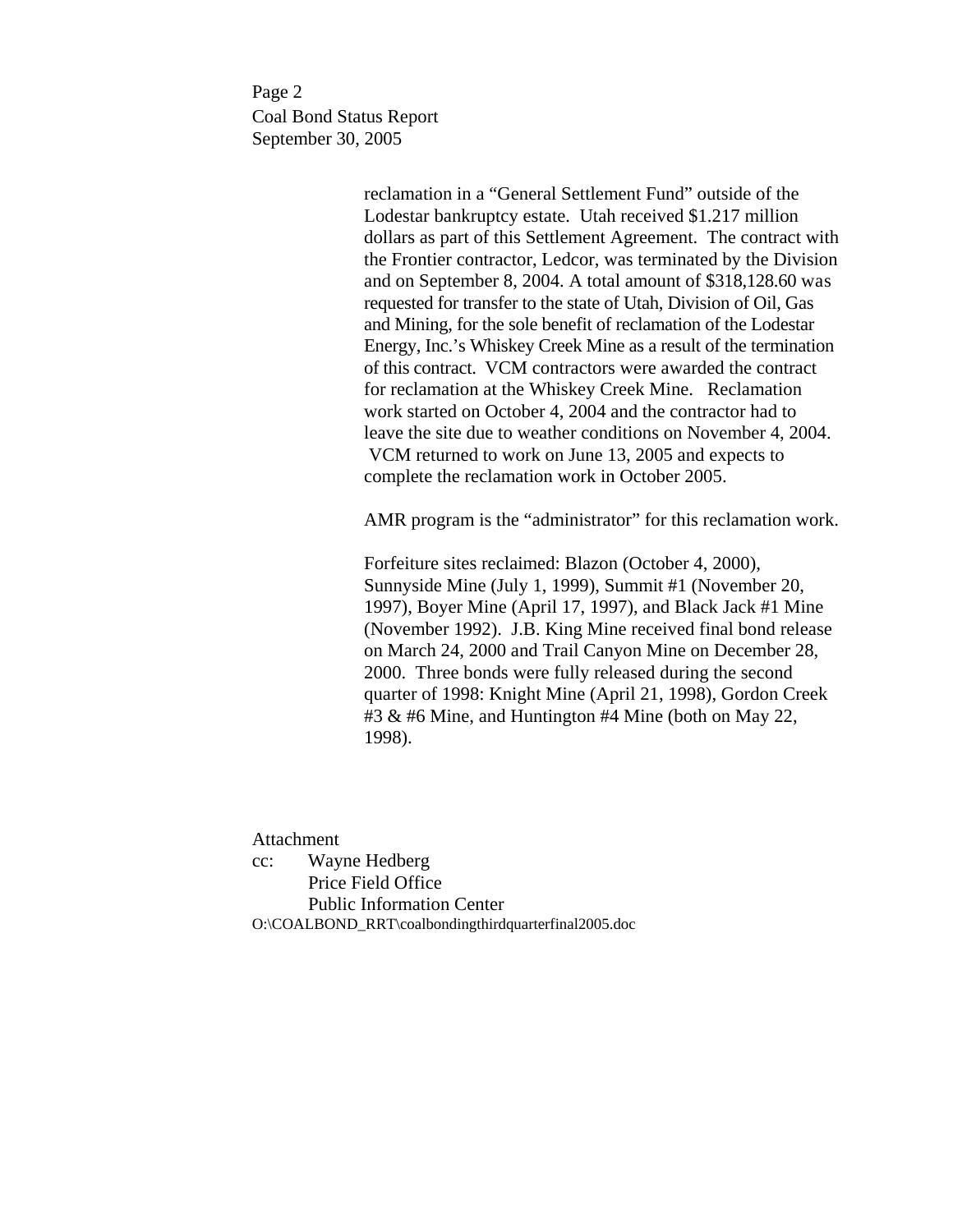| <b>NAME Of Project</b><br><b>Permit Number</b>                             | <b>Disturbed</b><br><b>Surface</b><br><b>Acres</b> | <b>Present Bond</b><br><b>Amount</b><br>(Year Dollars) | <b>Type of Bond</b><br><b>Posted</b> | <b>Principal Holder*</b><br>(Best's Rating)<br>2005               | <b>Year Date</b><br><b>Posted</b><br>(Ridered) | Cost per<br>Acre | <b>Comments</b>                                                                                                                                                                                                                                                                                                                                                                                                                                                                                                                                                                                                                                                                                                                                                                                             |
|----------------------------------------------------------------------------|----------------------------------------------------|--------------------------------------------------------|--------------------------------------|-------------------------------------------------------------------|------------------------------------------------|------------------|-------------------------------------------------------------------------------------------------------------------------------------------------------------------------------------------------------------------------------------------------------------------------------------------------------------------------------------------------------------------------------------------------------------------------------------------------------------------------------------------------------------------------------------------------------------------------------------------------------------------------------------------------------------------------------------------------------------------------------------------------------------------------------------------------------------|
| <b>Castle Gate Holding Company</b><br><b>Castle Gate Mine</b><br>C/007/004 | 63                                                 | \$680,154<br>(2004)                                    | <b>Surety</b>                        | <b>Travelers Casualty</b><br>& Surety Co.<br>#104329369<br>$(A+)$ | 07/30/04                                       | \$10,796         | Increased to \$4,415,505 on 10/3/94; Reclamation<br>Agreement Submitted 1/95. Ridered 2/6/96. Phase I<br>Bond Release of \$400.775 on 1/31/97. Ridered<br>9/9/97 from \$6,757,451. Ridered to Castle Gate<br>Holding Company, permit transferred on 9/13/98.<br>Three replacement bonds submitted and accepted<br>on 7/1/99, (\$601,333 Each, \$1,804,000 total).<br>Ridered on 4/10/01 to \$1,071,000 for Phase II bond<br>release at Hardscrabble and Sowbelly. Approved<br>Phase II Bond Release on 6/5/03 in the amount of<br>\$390,846 - \$680,154 remaining Ridered on 7/8/03.<br>The three bonds with St. Paul Fire and Insurance.<br>Travelers and Insurance Company of the State of<br>PA were released, effective July 30, 2004 - replaced<br>with one Travelers bond in the amount of \$680,154. |
| Canyon Fuel Co, LLC<br><b>Skyline Mine</b><br>C/007/005                    | 74.31                                              | \$5,076,000<br>(2004)                                  | <b>Surety</b>                        | St. Paul Fire &<br><b>Marine Ins. Co</b><br>400SA1919 (A)         | 05/18/00                                       | \$68,308         | Original Bond Amount - \$1,850,500 (6/20/89); Bonds<br>replaced 7/30/90; Rider added 3/15/90; Rider added<br>6/9/92; Transferred from Costal Energy to Canyon<br>Fuel Co. LLC on 12/20/96. \$6,140,000 agreed on<br>6/23/97, to be posted by 7/28/97. Conference held.<br>Bond re-adjusted to \$5,076,000 (2001), and posted<br>10/23/97. Replaced surety 6/1/98, new parent ARCH<br>Western Resources. Replaced surety 5/18/00.<br>Liberty Mutual released on 5/8/01. Cost revised to<br>\$4,697,000 in 2004 dollars on 4/03.                                                                                                                                                                                                                                                                              |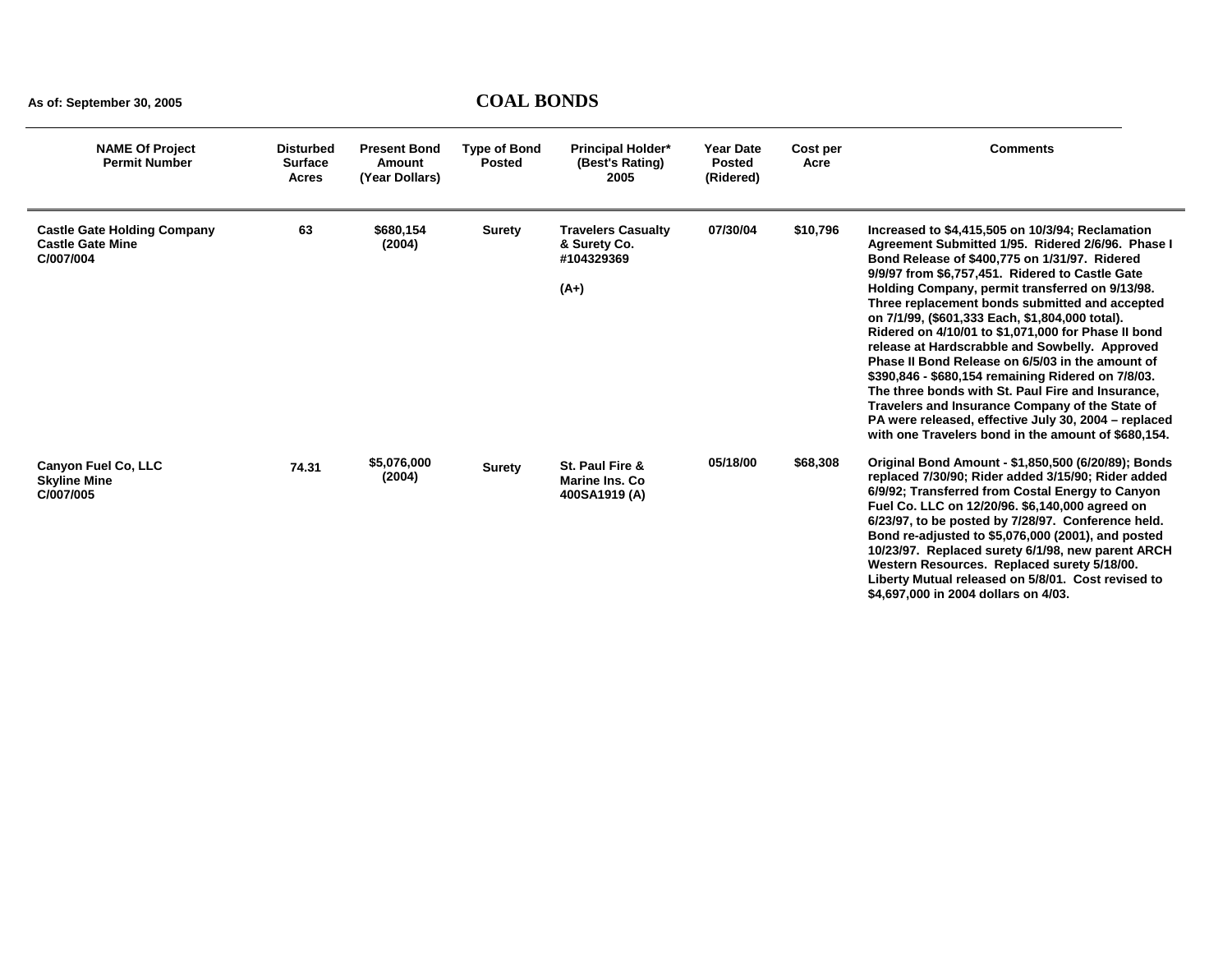| <b>NAME Of Project</b><br><b>Permit Number</b>                            | <b>Disturbed</b><br><b>Surface</b><br>Acres | <b>Present Bond</b><br>Amount<br>(Year Dollars) | <b>Type of Bond</b><br><b>Posted</b>             | <b>Principal Holder*</b><br>(Best's Rating)<br>2005                                                                                         | <b>Year Date</b><br><b>Posted</b><br>(Ridered) | Cost per<br>Acre | <b>Comments</b>                                                                                                                                                                                                                                                                                                                                                                                                                                                                                                                                                                                                                                                                                                                                                                                                                                                                                                                 |
|---------------------------------------------------------------------------|---------------------------------------------|-------------------------------------------------|--------------------------------------------------|---------------------------------------------------------------------------------------------------------------------------------------------|------------------------------------------------|------------------|---------------------------------------------------------------------------------------------------------------------------------------------------------------------------------------------------------------------------------------------------------------------------------------------------------------------------------------------------------------------------------------------------------------------------------------------------------------------------------------------------------------------------------------------------------------------------------------------------------------------------------------------------------------------------------------------------------------------------------------------------------------------------------------------------------------------------------------------------------------------------------------------------------------------------------|
| <b>Plateau Mining Corp.</b><br><b>Star Point Mine</b><br>C/007/006        | 173.2                                       | \$3.118,400<br>(2004)                           | Surety                                           | <b>Travelers Casualty</b><br>& Surety Ins. Co.<br>#104329368<br>$(A+)$                                                                      | 07/01/99<br>11/10/04                           | \$18,004         | <b>Reclamation Agreement Signed 11/2/90; Ridered</b><br>"termination" language 9/91; Increased to<br>\$5,180,000 (1996) on 4/27/94. Increased to<br>\$10,581,000 on 9/24/98. Three replacement bonds<br>submitted and accepted on 7/1/99,<br>(\$3,527,000 each, \$10,581,000 total). Temporary<br>cessation effective on 2/11/00. Permanent<br>cessation on 6/5/00. Reclamation Agreement<br>resigned on 6/5/03. Star Point Waste Fuel permitted<br>on 11/14/03. Bond reduced to \$7,796,000 (\$2,875,000<br>reduction) on 12/4/03, ridered on 1/12/04. The three<br>bonds with St. Paul Fire and Insurance, Travelers<br>and Insurance Company of the State of PA were<br>released, effective July 30, 2004 - replaced with one<br>Travelers bond in the amount of \$7, 796,000. Phase<br>I bond release was approved effective 10/21/2004.<br>The bond was reduced from \$7,796,000 to \$3, 118,<br>400 on November 10, 2004. |
| <b>Hiawatha Coal Company</b><br><b>Hiawatha Mine Complex</b><br>C/007/011 | 290                                         | \$2,838,000<br>(2002)                           | <b>Irrevocable</b><br>Letter of<br><b>Credit</b> | <b>Bank One, Arizona</b><br>S 005519                                                                                                        | 12/12/97                                       | \$9,786          | Permit transferred from U.S. Fuel Company to<br>Hiawatha Coal Company on 12/12/97. ILOC<br>evergreen clause added 4/23/03.                                                                                                                                                                                                                                                                                                                                                                                                                                                                                                                                                                                                                                                                                                                                                                                                      |
| <b>NEICO</b><br><b>Wellington Prep. Plant</b><br>C/007/012                | 392                                         | \$4,904,000<br>(1999)                           | <b>Surety</b>                                    | <b>Fidelity and Deposit</b><br>Co. of Maryland<br>#4013097<br>(A)                                                                           | 01/12/2000                                     | \$12,510         | Permit Transfer to Genwal 10/10/89; Permit Transfer<br>to Castle Valley Resources 12/5/91; Rider added<br>5/27/93 Transferred to NEICO 4/18/94. Bond ridered<br>3/29/94 & 9/09/94 from \$3,279,000. Ridered to<br>\$6,036,000 on 9/18/95. Ridered to \$4,904,000<br>(Division approved bond amount change on<br>2/18/98.) Safeco bond (#5612988) replaced on<br>1/12/2000. Reclamation cost will be revised at<br>renewal in 2004. Reclamation Agreement signed<br>again on 5/26/03.                                                                                                                                                                                                                                                                                                                                                                                                                                            |
| UtahAmerican Energy, Inc.<br><b>Horse Canyon Mine</b><br>C/007/013        | 102.37                                      | \$1,061,328<br>(2003)<br>\$1,556,000<br>(2003)  | <b>Surety</b>                                    | <b>Lincoln General</b><br><b>Insurance Company</b><br># SUR004892 (A-)<br><b>XL Specialty</b><br><b>Insurance Company</b><br>SB9905586 (A+) | 09/18/98<br>(1/4/01)<br>(7/23/02)<br>7/20/01   | \$27,440         | IPA Acquired Horse Canyon Mine 4/5/90; Permit<br>issued 5/6/91; Bond increased 5/3/91. Phase I Bond<br>release on 2/5/97 in the amount of \$812,276, and<br>revised on 2/19/97. Permit transferred from IPA to<br>UtahAmerican Energy, Inc. on 12/22/98. ILOC<br>released 1/5/99. Increased to \$1, 253,000 for permit<br>renewal. \$1,556,000 issued for Lila Canyon addition<br>(total = \$2,809,000). Phase II released \$191,672 on<br>4/11/02.                                                                                                                                                                                                                                                                                                                                                                                                                                                                             |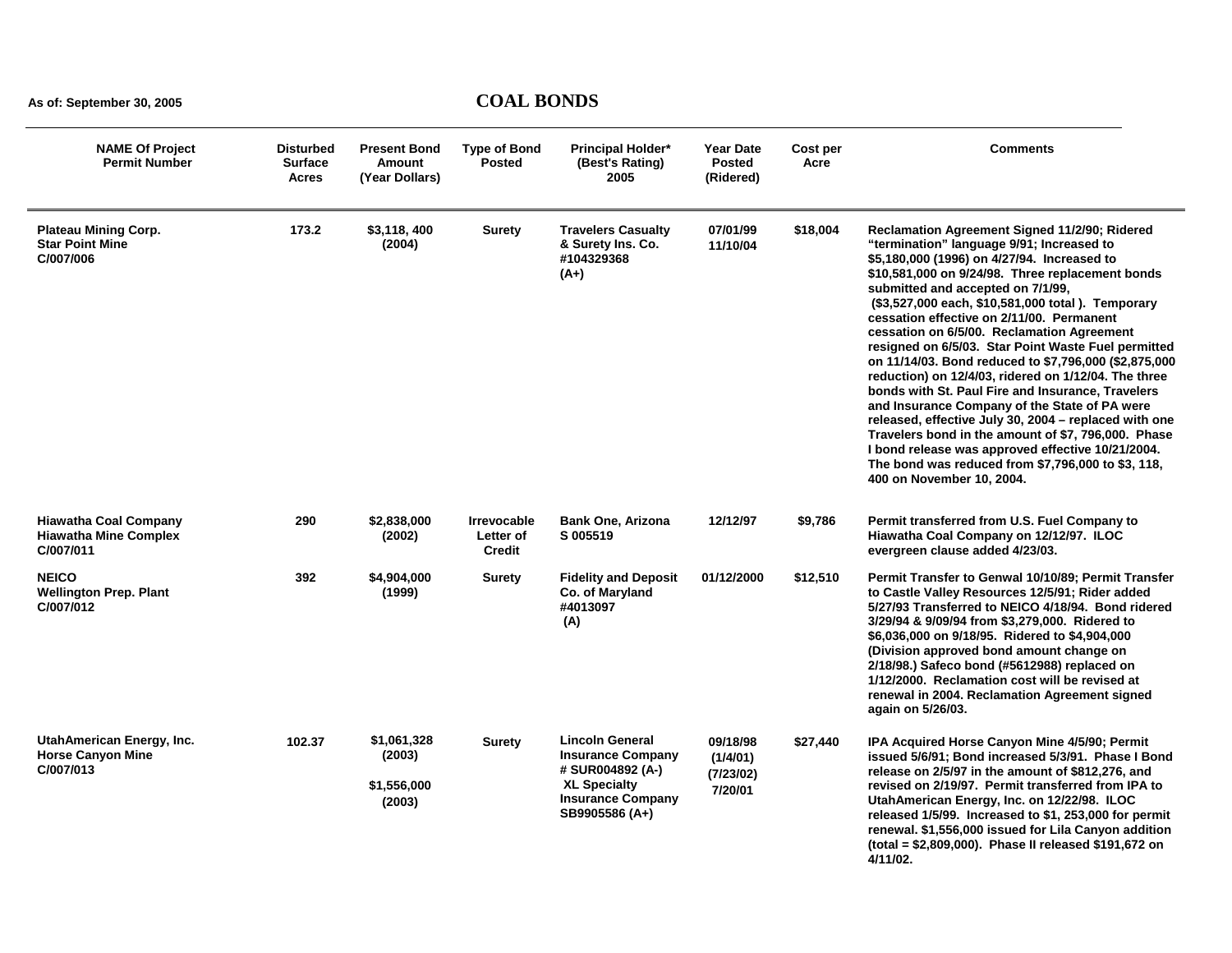| <b>NAME Of Project</b><br><b>Permit Number</b>                        | <b>Disturbed</b><br><b>Surface</b><br><b>Acres</b> | <b>Present Bond</b><br>Amount<br>(Year Dollars) | <b>Type of Bond</b><br><b>Posted</b>      | <b>Principal Holder*</b><br>(Best's Rating)<br>2005                    | <b>Year Date</b><br><b>Posted</b><br>(Ridered) | Cost per<br>Acre | <b>Comments</b>                                                                                                                                                                                                                                                                                                                                                                                                                                                                                                                                                                                                                                                                                                                                |
|-----------------------------------------------------------------------|----------------------------------------------------|-------------------------------------------------|-------------------------------------------|------------------------------------------------------------------------|------------------------------------------------|------------------|------------------------------------------------------------------------------------------------------------------------------------------------------------------------------------------------------------------------------------------------------------------------------------------------------------------------------------------------------------------------------------------------------------------------------------------------------------------------------------------------------------------------------------------------------------------------------------------------------------------------------------------------------------------------------------------------------------------------------------------------|
| <b>Mountain Coal Co.</b><br>Gordon Creek #2, 7 & 8<br>C/007/016       | 17.58                                              | \$641,443<br>(1989)                             | <b>Surety</b>                             | St. Paul Fire &<br>Marine Ins. Co.<br>#400KB056-CO<br>(A)              | 05/17/00                                       | \$36,487         | \$45,000 was released. Ridered "termination"<br>language 9/91. 1989 dollars. Mine closed 1990.<br>Structures removed. Reclamation started 9/29/95,<br>continued during 1996. Completed in fall 1997, but<br>some work in spring 1998. Replaced surety on<br>6/1/98, new parent ARCH Western Resources, Inc.<br>Replaced surety 5/18/00. Released Liberty Mutual<br>on 5/8/01. Phase I bond release on 10/9/03 for<br>\$384,865 (\$256,578 remains) No rider to date.<br>Phase III at Sweet's Pond on 10/9/03.                                                                                                                                                                                                                                  |
| <b>Canyon Fuel Co. LLC</b><br><b>Soldier Canyon Mine</b><br>C/007/018 | 21.82                                              | \$1,593,000<br>(2009)                           | <b>Surety</b>                             | St. Paul Fire &<br>Marine Ins. Co.<br>400SA1918 (A)                    | 05/18/00<br>10/13/2004                         | \$148,396        | Increased from \$577,000 5/2/91; Increased in<br>conjunction with renewal includes waste rock, not<br>built yet. Transferred to Coastal 9/15/93. Previously<br>\$1,940,000, 1991 dollars. (Bond posted 12/3/93).<br>\$30,000 posted on 03/13/95 for Dugout Creek<br>exploration. Transferred from Soldier Creek Coal<br>Co. to Canyon Fuel Co. LLC on 12/20/96. Surety<br>replaced 6/1/98, new parent ARCH Western<br>Resources, Inc. Temporary cessation effective on<br>3/25/99. Amount currently under review as part of<br>the midterm. Replaced Surety 5/18/00. Exhibit A<br>corrected and Liberty Mutual released on 5/8/01.<br>Bond reduced due to refuse pile removed, escalated<br>for midterm to \$1,593,000 - ridered on 10/13/2004 |
| <b>Andalex Resources</b><br><b>Centennial Project</b><br>C/007/019    | 35.27                                              | \$381,839<br>\$699,000<br>(2009)                | <b>Surety</b><br><b>Surety</b>            | <b>Utica Mutual</b><br><b>Insurance SU34593</b><br>& SU1354086<br>(A-) | 5/16/83<br>7/3/90<br>(2/23/93)                 | \$30,645         | Ridered to increase to \$1,080,839 on 7/3/90.<br>Amount revised to \$820,000 in 4/03. Midterm<br>revised bond amount to \$918,000 in 2009 dollars in<br>9/04.                                                                                                                                                                                                                                                                                                                                                                                                                                                                                                                                                                                  |
| Hidden Splendor Resources, Inc.<br><b>Horizon Mine</b>                | 9.5                                                | \$57,000                                        | <b>Irrevocable</b><br>Letter of<br>Credit | <b>Bank One</b><br>00335483                                            | 5/14/03                                        | \$36,000         | Permit transferred from Lodestar Energy to Hidden<br>Splendor Resources on 7/1/03. Amended on 8/11/03<br>from \$342,000 to \$57,000. Real property posted on                                                                                                                                                                                                                                                                                                                                                                                                                                                                                                                                                                                   |
| C/007/020                                                             |                                                    | \$342.000<br>(2004 dollars)                     | Real<br><b>Property</b>                   | <b>American Towers</b>                                                 | 8/11/03                                        |                  | $8/11/03$ .                                                                                                                                                                                                                                                                                                                                                                                                                                                                                                                                                                                                                                                                                                                                    |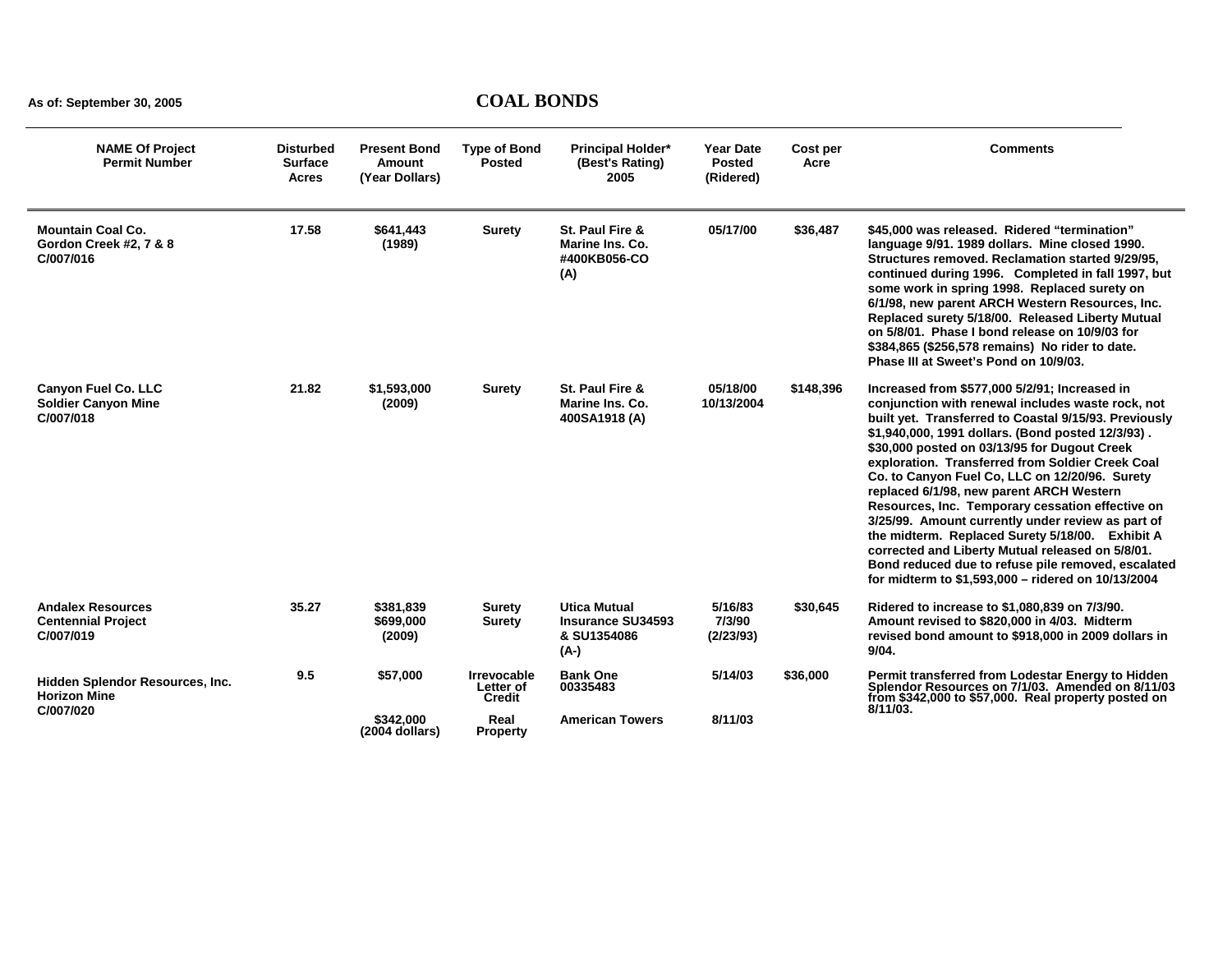| <b>NAME Of Project</b><br><b>Permit Number</b>                                                | <b>Disturbed</b><br><b>Surface</b><br><b>Acres</b> | <b>Present Bond</b><br>Amount<br>(Year Dollars) | <b>Type of Bond</b><br><b>Posted</b>      | <b>Principal Holder*</b><br>(Best's Rating)<br>2005                      | Year Date<br><b>Posted</b><br>(Ridered) | Cost per<br>Acre | <b>Comments</b>                                                                                                                                                                                                                                                                                                                                                                                                                                                                                                                                                           |
|-----------------------------------------------------------------------------------------------|----------------------------------------------------|-------------------------------------------------|-------------------------------------------|--------------------------------------------------------------------------|-----------------------------------------|------------------|---------------------------------------------------------------------------------------------------------------------------------------------------------------------------------------------------------------------------------------------------------------------------------------------------------------------------------------------------------------------------------------------------------------------------------------------------------------------------------------------------------------------------------------------------------------------------|
| Savage Industries, Inc.<br><b>Savage Coal Terminal</b><br>C/007/022                           | 122                                                | \$2,525,000<br>(2007)                           | Surety                                    | <b>Liberty Mutual</b><br><b>Insurance Company</b><br>$(965-003-641)$ (A) | 12/09/03                                | \$20,697         | Ridered "termination" language 9/91. Permit<br>reissued 5/2/94; Bond Ridered on 9/22/94. Savage &<br>Mtn. Coal Co., co-principals. Revised to \$2,525,000<br>(2001 dollars) on 9/18/97. Replaced Savage bond on<br>12/09/97. National Fire Insurance Co of Hartford<br>cancelled on 12/9/02. American Manufacturer's<br>issued on 12/9/02, had a B+ rating. Sent letter to<br>have new bond by 5/26/03. National Fire Insurance<br>Co bond reinstated to 12/9/02. Cost revised to<br>\$2,232,000 in 4/03 in 2007 dollars. Bond replaced on<br>2/27/04, effective 12/9/03. |
| Andalex Resources, Inc.<br><b>Wildcat Loadout Facility</b><br>C/007/033                       | 63.7                                               | \$651,000<br>(2006)                             | <b>Irrevocable</b><br>Letter of<br>Credit | <b>PNC Bank</b><br>S262710PGH                                            | 12/10/03                                | \$12,775         | Changed from Pittsburgh National Bank in 4/92;<br>Replaced ILOC 12/9/92. By letter dated 9/5/97, can<br>reduce bond to \$698,000 in 2000 year dollars. Bond<br>updated to \$651,000 in 2006 dollars in 2003.<br><b>Released Continental Casualty Company bond</b><br>#400776222 on 1/30/04.                                                                                                                                                                                                                                                                               |
| <b>Canyon Fuel Co, LLC</b><br><b>Banning Siding Loadout</b><br>C/007/034                      | 21.6                                               | \$350,000<br>(2006)                             | <b>Surety</b>                             | St. Paul Fire &<br>Marine Ins. Co.<br>400SA1916 (A)                      | 05/18/00                                | \$16,204         | Transfer to Coastal States 9/15/93. Increased from<br>\$211,000 to \$350,000 on 12/12/95. Transferred from<br>Soldier Creek Coal Co. to Canyon Fuel Co. LLC on<br>12/20/96. Surety replaced 6/1/98, ARCH Western<br>Resources, Inc. Temporary cessation on 3/7/00.<br>Replaced surety 5/18/00 from Liberty Mutual Ins. Co.<br>Exhibit A corrected and Liberty Mutual release on<br>5/8/01.                                                                                                                                                                                |
| <b>Sunnyside Cogeneration Associates</b><br><b>Sunnyside Refuse &amp; Slurry</b><br>C/007/035 | 202                                                | \$1,747,000<br>(2004)                           | <b>Collateral</b>                         | <b>Treasury Securities</b>                                               | 1/16/02                                 | \$8,649          | Permit Issued 2/4/93; ILOC (S-09742-00018)<br>Replaced with Surety on 4/21/94. Continuation<br>certificate 3/30/96 - 3/30/97 for bond #35790. Bond<br>amount increased to \$2,094,000. Per Division Order<br>required by 10/22/96 but not posted to date.<br>Ridered to \$1,900,000 on 12/04/96. Frontier<br>determined insolvent on 10/15/01. Demand letter<br>sent 11/13/01 to replace Frontier Insurance Co. by<br>1/16/02. Replaced on January 10, 2002 with<br>Treasury Securities (Wells Fargo is the escrow<br>agent.) Bond amount = \$1,720,000.                  |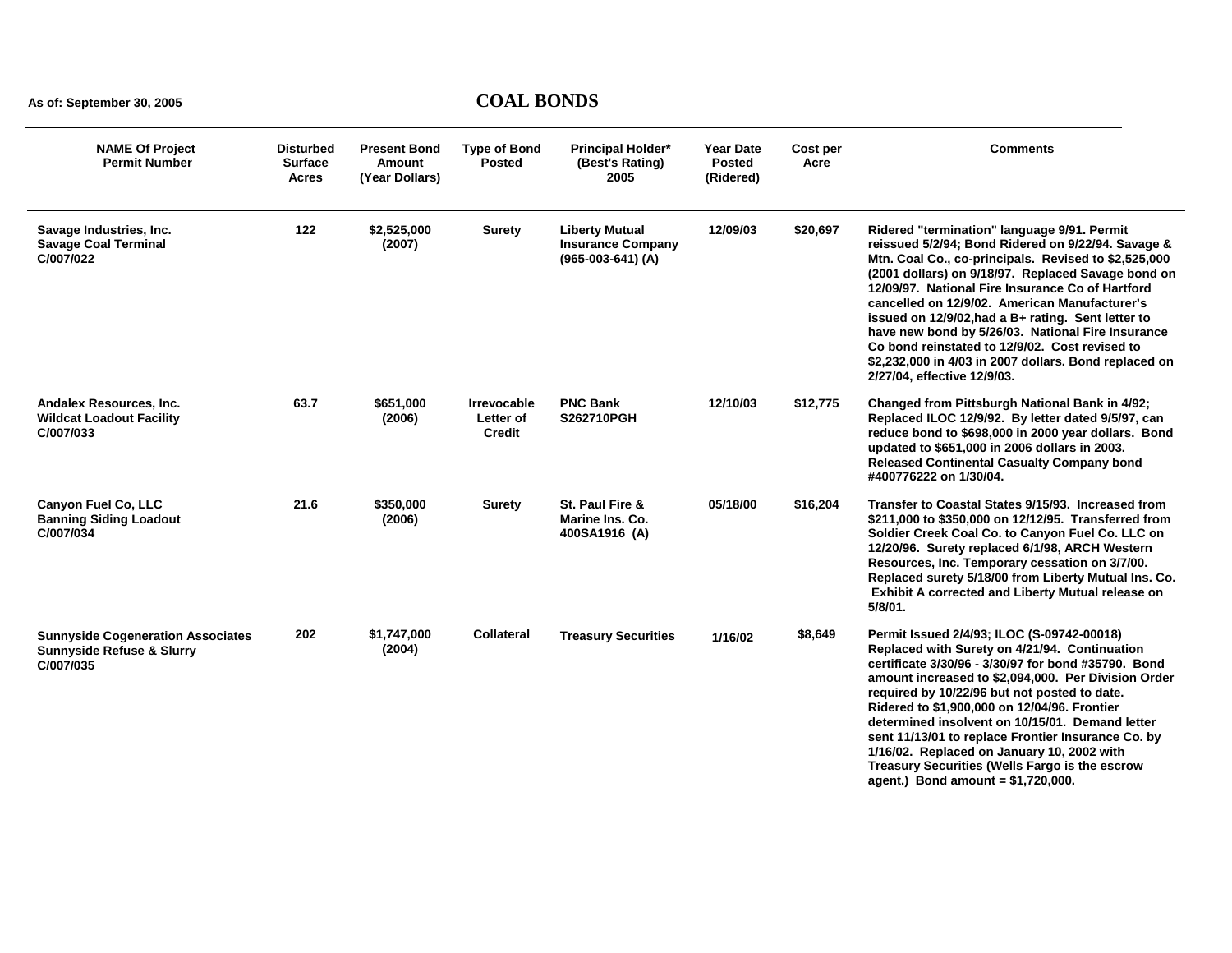| <b>NAME Of Project</b><br><b>Permit Number</b>                                             | <b>Disturbed</b><br><b>Surface</b><br><b>Acres</b> | <b>Present Bond</b><br><b>Amount</b><br>(Year Dollars) | <b>Type of Bond</b><br><b>Posted</b> | <b>Principal Holder*</b><br>(Best's Rating)<br>2005                                            | <b>Year Date</b><br><b>Posted</b><br>(Ridered) | Cost per<br>Acre | <b>Comments</b>                                                                                                                                                                                                                                                                                                                                                                                                                                                                                                                                                                                                                     |
|--------------------------------------------------------------------------------------------|----------------------------------------------------|--------------------------------------------------------|--------------------------------------|------------------------------------------------------------------------------------------------|------------------------------------------------|------------------|-------------------------------------------------------------------------------------------------------------------------------------------------------------------------------------------------------------------------------------------------------------------------------------------------------------------------------------------------------------------------------------------------------------------------------------------------------------------------------------------------------------------------------------------------------------------------------------------------------------------------------------|
| <b>Plateau Mining Corp.</b><br><b>Willow Creek Mine</b><br>C/007/038                       | 132.9                                              | \$7.866.000<br>(2004)                                  | Surety                               | <b>Travelers Casualty</b><br>& Surety Ins. Co.<br>#104329637<br>$(A+)$                         | 07/01/99                                       | \$59,187         | Permit issued 4/23/96. Three replacement bonds<br>submitted and accepted on 7/1/99, (\$3,983,069 each,<br>\$11,949,205 total ). Temporary cessation on<br>12/11/00. Ridered on 1/21/02 from \$11,949,000 to<br>\$7,866,000 due to more detailed reclamation costs.<br>Permanent cessation on 9/6/2002. Reclamation<br>Agreement resigned on 6/5/03. The three bonds with<br>St. Paul Fire and Insurance, Travelers and<br>Insurance Company of the State of PA were<br>released, effective July 30, 2004 - replaced with one<br>Travelers bond in the amount of \$7,866,000.                                                        |
| Canyon Fuel Co., LLC<br><b>Dugout Canyon Mine</b><br>C/007/039                             | 22.65                                              | \$2,4000,000<br>(2007)                                 | <b>Surety</b>                        | St. Paul Fire &<br>Marine Ins. Co.<br>400SA1917 (A)                                            | 05/18/00<br>(3/18/04)                          | \$105,033        | Original exploration bond posted 12/95 by St. Paul<br>Fire & Marine Insurance Company. (Bond #JP1277).<br>Permit issued 3/16/98. Surety replaced 6/1/98,<br>ARCH Western Resources, Inc. Increased to<br>\$3,682,000 on 10/13/98 for Phase II. Annual<br>Exploration. Released exploration bond #14-000-<br>068-0008-UT for Dugout exploration on 6/5/00 for<br>\$30,000. Replaced surety 5/18/00. Liberty Mutual<br>released on 5/8/01. Bond reduced from \$3,682,000<br>to \$1,645,000 by letter dated September 5, 2002 due<br>to detailed earthwork calculations. Bond ridered to<br>\$2,400,000 on 3/18/04 with new Exhibit A. |
| West Ridge Resources, Inc.<br><b>West Ridge Mine</b><br>C/007/041                          | 29                                                 | \$2,117,000<br>(2006)                                  | <b>Surety</b>                        | <b>National Union Fire</b><br><b>Insurance Co. of</b><br>Pittsburgh, PA<br>$21 - 60 - 38(A++)$ | 03/19/99                                       | \$73,000         | Permit issued 4/1/99. Mining plan approval 6/30/99.                                                                                                                                                                                                                                                                                                                                                                                                                                                                                                                                                                                 |
| <b>Sunnyside Cogeneration</b><br>Association<br><b>Star Point Refuse Mine</b><br>C/007/042 | 88.78                                              | \$1,254,000<br>$(2008$ dollars)                        | <b>Collateral</b>                    | <b>Treasury Securities</b>                                                                     | 11/12/03                                       |                  | Permit issued 11/14/03. Treasury Securities posted<br>11/12/03.                                                                                                                                                                                                                                                                                                                                                                                                                                                                                                                                                                     |
| <b>Consolidation Coal Co.</b><br><b>Hidden Valley Mine</b><br>C/015/007                    | 6.7                                                | \$95,501<br>(2004)                                     | <b>Surety</b>                        | <b>Seaboard Surety</b><br>#331474<br>(A)                                                       | 10/13/95<br>(1/8/97)                           | \$14,254         | Original Bond Amount-\$171,515. Phase I Bond<br>Release effective 7/17/88. Permit transferred<br>11/2/95 from Hidden Valley Coal Company to<br>Consolidation Coal Company. Ridered to \$95,501<br>on 1/8/97.                                                                                                                                                                                                                                                                                                                                                                                                                        |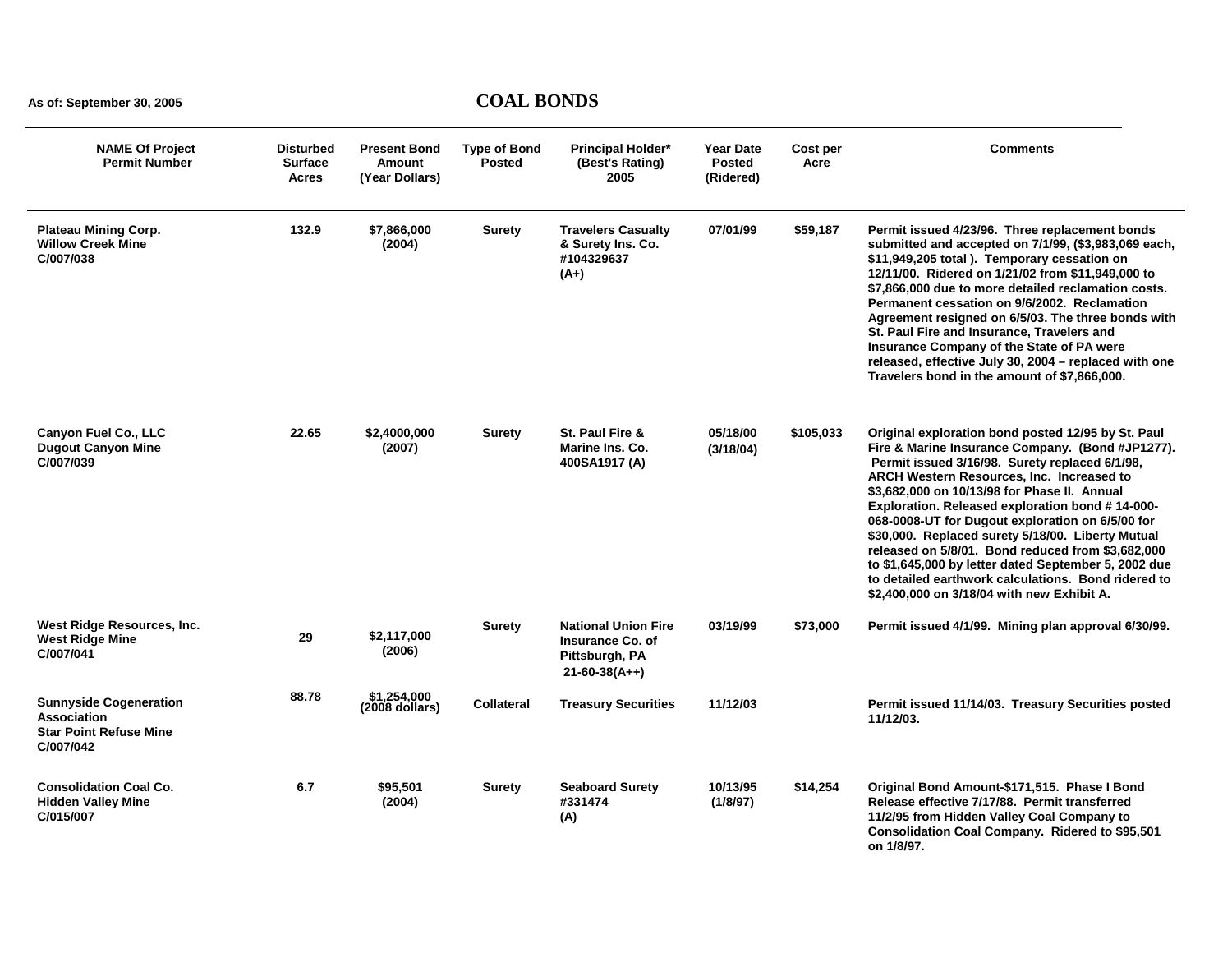| <b>NAME Of Project</b><br><b>Permit Number</b>                       | <b>Disturbed</b><br><b>Surface</b><br><b>Acres</b> | <b>Present Bond</b><br><b>Amount</b><br>(Year Dollars) | <b>Type of Bond</b><br><b>Posted</b> | Principal Holder*<br>(Best's Rating)<br>2005                                             | <b>Year Date</b><br><b>Posted</b><br>(Ridered) | Cost per<br>Acre | <b>Comments</b>                                                                                                                                                                                                                                                                                                                                                                                                                                                                                                                                                                                                                   |
|----------------------------------------------------------------------|----------------------------------------------------|--------------------------------------------------------|--------------------------------------|------------------------------------------------------------------------------------------|------------------------------------------------|------------------|-----------------------------------------------------------------------------------------------------------------------------------------------------------------------------------------------------------------------------------------------------------------------------------------------------------------------------------------------------------------------------------------------------------------------------------------------------------------------------------------------------------------------------------------------------------------------------------------------------------------------------------|
| <b>PacifiCorp</b><br><b>Trail Mountain Mine</b><br>C/015/009         | 24.78                                              | \$1,254,000<br>(2007)                                  | <b>Surety</b>                        | <b>Travelers Casualty</b><br>and Surety<br>Company of<br>America<br>1039089971<br>$(A+)$ | 9/01/94                                        | \$50,605         | Federal Mine Approval Tract 1 & 2 Transfer effective<br>11/23/87; Federal Lease Tract approved 5/15/91;<br>Ridered "termination" language 9/91; Ridered<br>increased amount and disturbance on 4/28/92 (from<br>\$463,711 and 8.8 acres). Transferred from Mountain<br>Coal Company to PacifiCorp 11/13/92. Ridered<br>8/3/93 to increase amount due to increased<br>disturbance; Replaced 9/01/94. (\$834,228 - year<br>1999 dollars bond estimate, found adequate on<br>3/15/00.) Bond amount is under review. Temporary<br>cessation on 5/2/01. St. Paul Fire & Marine Ins. Co.<br>#400JV3710 bond still needs to be released. |
| <b>Consolidation Coal Co.</b><br><b>Emery Deep Mine</b><br>C/015/015 | 247                                                | \$3,454,443<br>(2004)                                  | <b>Surety</b>                        | <b>Seaboard Surety</b><br>#188617<br>(A)                                                 | 12/11/85<br>(5/3/91)                           | \$13,986         | Temporary cessation since 1990 to 2002.<br>Commenced work on 4 <sup>th</sup> East Portal on 6/4/2002.<br>Bond includes mine and preparation plant area.<br>New bond amount of \$2,212,000 approved on<br>12/22/03.                                                                                                                                                                                                                                                                                                                                                                                                                |
| <b>PacifiCorp</b><br><b>Des-Bee-Dove Mine</b><br>C/015/017           | 23.88                                              | \$1,837,712<br>(2008)                                  | <b>Surety</b>                        | <b>Travelers Casualty</b><br>and Surety<br>Company of<br>America<br>10377512<br>$(A+)$   | 9/1/94                                         | \$76,956         | New Bond Submitted for PacifiCorp 12/90; Ridered<br>"termination" language 9/91; Replaced 9/1/94.<br>(\$1,553,638 - year 2000 dollars bond estimate.)<br>Started reclamation in fall of 1999. St. Paul Fire &<br>Marine Ins. Co.#400JN6139 still needs to be<br>released.                                                                                                                                                                                                                                                                                                                                                         |
| <b>PacifiCorp</b><br><b>Deer Creek Mine</b><br>C/015/018             | 95.8                                               | \$4,113,000<br>(2008)                                  | <b>Surety</b>                        | <b>Travelers Casualty</b><br>and Surety<br>Company of<br>America<br>103908970<br>$(A+)$  | 9/1/94                                         | \$31,315         | Waste Rock Storage Added 9/88; Original Bond<br>Amount - \$1,224,000; New Bond Submitted for<br>PacifiCorp 12/90; Ridered "termination" language<br>9/91; Increased from \$1,724,000 to include<br>amendment changes 9/92; Disturbed Acreage<br>increased to 93.29 acres (2/14/93); Replaced 9/1/94.<br>Ridered for escalation 8/26/96. Increased to<br>\$3,000,000 rider eff. 12/11/00. St. Paul Fire & Marine<br>Ins. Co. #400JN6140 still needs to be released.<br>Bond adjusted to \$2,458,000 in 2004 dollars on<br>1/15/03. Bond adjusted for Rilda Surface Facilities<br>on 7/26/05 to \$4,113,000.                        |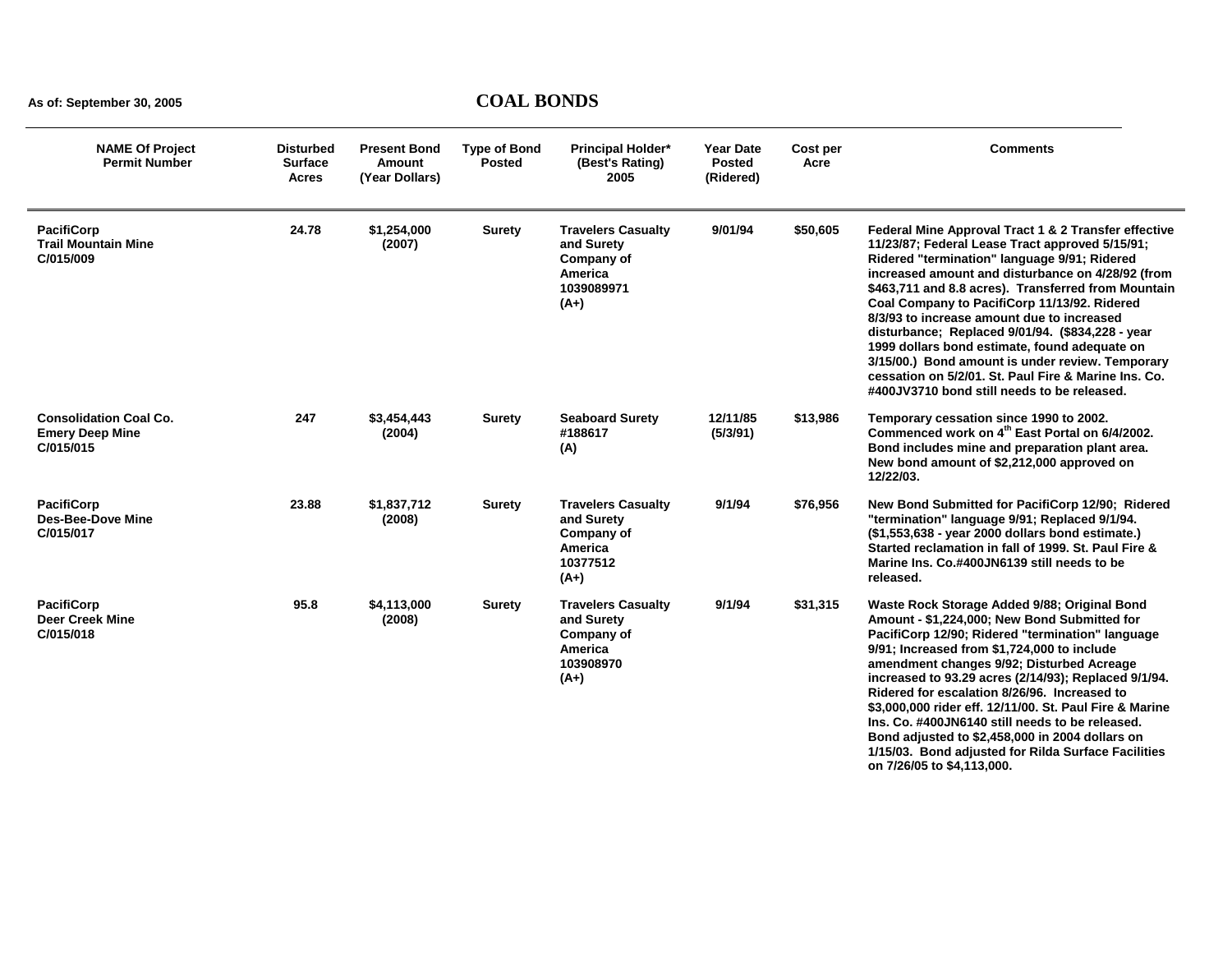| <b>NAME Of Project</b><br><b>Permit Number</b>                           | <b>Disturbed</b><br><b>Surface</b><br><b>Acres</b> | <b>Present Bond</b><br>Amount<br>(Year Dollars) | <b>Type of Bond</b><br><b>Posted</b> | <b>Principal Holder*</b><br>(Best's Rating)<br>2005                                      | <b>Year Date</b><br><b>Posted</b><br>(Ridered) | Cost per<br>Acre | <b>Comments</b>                                                                                                                                                                                                                                                                                                                                                                                                                                                |
|--------------------------------------------------------------------------|----------------------------------------------------|-------------------------------------------------|--------------------------------------|------------------------------------------------------------------------------------------|------------------------------------------------|------------------|----------------------------------------------------------------------------------------------------------------------------------------------------------------------------------------------------------------------------------------------------------------------------------------------------------------------------------------------------------------------------------------------------------------------------------------------------------------|
| <b>PacifiCorp</b><br><b>Cottonwood/Wilberg Mine</b><br>C/015/019         | 101.74                                             | \$3,082,587<br>(2005)                           | <b>Surety</b>                        | <b>Travelers Casualty</b><br>and Surety<br>Company of<br>America<br>1037771497<br>$(A+)$ | 9/1/94<br>(10/22/01)                           | \$30,299         | Original Bond Amount-\$1,294,522 Ridered 6/7/90 for<br>Waste Rock Site - \$1,586,008 (New Bond Submitted<br>11/20/90 for PacifiCorp with revised amount);<br>Ridered "termination" language 9/91; Replaced<br>9/1/94. Approved amount revised to \$3,082,587<br>(Year 2005 dollars) per letter dated September 19,<br>2001, due by December 19, 2001). Received<br>October 22, 2001. St. Paul Fire & Marine Ins. Co.<br>#400JN6138 still needs to be released. |
| Co-Op Mining Co.<br><b>Bear Canyon Mine</b><br>C/015/025                 | 36.4                                               | \$1,825,000<br>(2005)                           | <b>Surety</b>                        | <b>Lyndon Property</b><br>Insurance Co.<br>#L06-01-C-<br>015-025<br>$(A-)$               | 07/02/01                                       | \$50,137         | Automatically Renewable; Increased to \$340,282 on<br>1/11/94; Increased to \$487,911 on 9/1/94; Rider<br>increased to \$507,000 on 2/17/95. Rider increased to<br>\$525,000 on 7/31/95. Bond increased to \$899,000 on<br>3/1/99. Posted a surety on 7/2/01 for \$1,825,000 for<br>Wild Horse Ridge Addition. Released ILOC with<br>Bank One #1055 (\$899,000 on 7/11/01). Ridered<br>"Co-Op Mining" to bond on 5/30/03.                                      |
| <b>Genwal Resources Inc.</b><br><b>Crandall Canyon Mine</b><br>C/015/032 | 10.7                                               | \$1,654,000<br>(2004)                           | <b>Surety</b>                        | <b>American Home</b><br>Assurance Co.<br>14-96-15<br>$(A++)$                             | 03/14/95<br>(6/14/97)                          | \$154,579        | Replaced ILOC 7/30/90 with Surety. Rider 9/21/93.<br>Transferred to Genwal Resources Inc., on 3/22/95.<br>SAFECO bond #4689174 replaced eff. 3/14/95.<br>Ridered for culvert extension 06/27/97.                                                                                                                                                                                                                                                               |
| <b>Canyon Fuel Company, LLC</b><br><b>SUFCO Mine</b><br>C/041/002        | 46.03                                              | \$4,439,000<br>(2004)                           | <b>Surety</b>                        | St. Paul Fire &<br>Marine Ins. Co. (A)<br>400SA1915                                      | 05/18/00                                       | \$96,437         | Ridered 7/23/92; Reclamation Agreement updated<br>2/25/93. Ridered eff. 7/27/95. Transferred from<br>SUFCO to Canyon Fuel Company, LLC on 12/20/96.<br>Bond amount found adequate on 6/12/97. Surety<br>replaced 6/1/98, new parent, ARCH Western<br>Resources, Inc. Surety replaced 5/18/00. Exhibit A<br>corrected and Liberty Mutual released on 5/8/01.<br>Cost revised to \$2,612,000 (2004 dollars) in 4/03.                                             |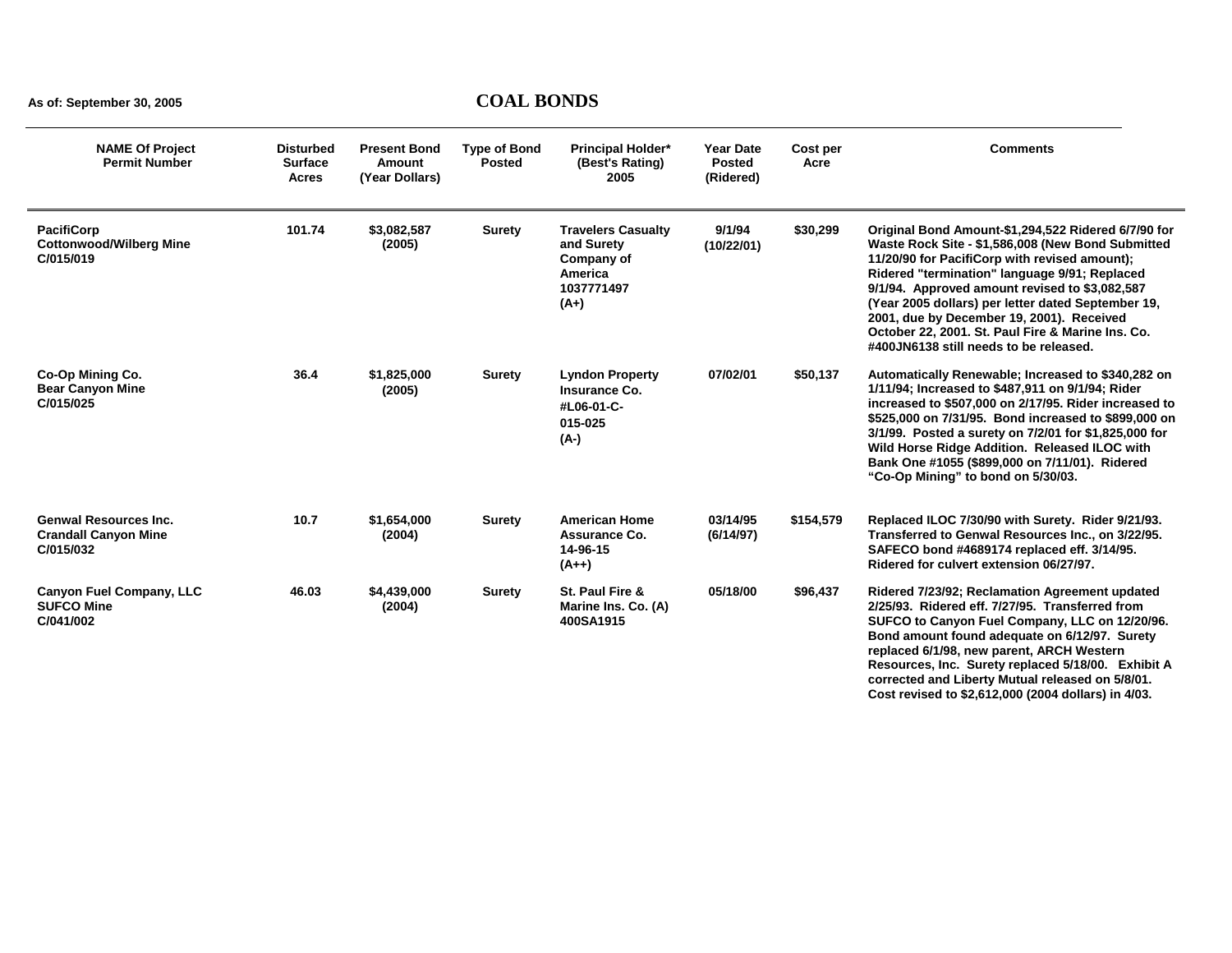#### **As of: September 30, 2005 FORFEITED BONDS**

| <b>NAME Of Project</b><br><b>Permit Number</b>                                          | <b>Disturbed</b><br><b>Surface</b><br><b>Acres</b> | <b>Present Bond</b><br>Amount<br>(Year Dollars)                               | <b>Type of Bond</b><br><b>Posted</b> | <b>Principal Holder*</b><br>(Best's Rating) | <b>Year Date</b><br><b>Posted</b><br>(Ridered) | Cost per<br>Acre | <b>Comments</b>                                                                                                                                                                                                                                                                                                                                                                                                                                                                                                                                                                                                                                                                                                                                                 |
|-----------------------------------------------------------------------------------------|----------------------------------------------------|-------------------------------------------------------------------------------|--------------------------------------|---------------------------------------------|------------------------------------------------|------------------|-----------------------------------------------------------------------------------------------------------------------------------------------------------------------------------------------------------------------------------------------------------------------------------------------------------------------------------------------------------------------------------------------------------------------------------------------------------------------------------------------------------------------------------------------------------------------------------------------------------------------------------------------------------------------------------------------------------------------------------------------------------------|
| <b>Sunnyside Coal Company</b><br><b>Sunnyside Mine</b><br>FOR/007/007                   |                                                    | \$1,850,184<br>(Forfeited)<br>(Funds spent)<br>and reclaimed<br>as of 7/1/99) |                                      |                                             |                                                |                  | Escrow Agreement Finalized 6/90 3/13/89<br>Active Status; Transferred from Kaiser Coal<br>Co. to SCC (previously SRS) 5/26/89. C.D.<br>issued for<br>\$75,000 at Zions First National Bank. First<br>Deed of Trust for Undisturbed Land and Water<br>Rights:<br>Agreement 8/28/89 Filed Chapter 11 on 3/25/94;<br><b>DOGM Filed Bankruptcy Claim 9/1/94; to</b><br>Chapter 7 on 6/23/95. Undisturbed land sold to<br>Penta Creeks on 3/12/96. OSM/DOGM agreed<br>on \$1,850,184 cash collateral on 11/18/96.<br>Bond forfeiture on 11/22/96. Reclamation<br>engineering awarded to Montgomery Watson in<br>7/97. All \$1,850,184 received by 7/1/97. Bids<br>awarded 5/19/98, contract signed 6/26/98.<br>Work started 7/6/98. Completed 7/1/99 (287.4)<br>ac). |
| <b>North American Equities</b><br><b>Blazon #1 Mine</b><br>FOR/007/021                  |                                                    | \$48,400<br>(Forfeited)<br>(Funds spent)<br>and reclaimed<br>as of 10/14/00)  |                                      |                                             |                                                |                  | Board ordered Phase I Bond Release on<br>2/28/91. LOC with First Interstate Bank<br>replaced 2/91, (#S43865); Amount reduced<br>from \$48,400 4/30/91; Bond forfeited 5/24/91-<br>Cashier's Check to Division; To AML on 2/9/94<br>per LPB. Reclamation completed 10/4/00 (4.65)<br>ac)                                                                                                                                                                                                                                                                                                                                                                                                                                                                         |
| <b>Summit Minerals</b><br><b>Summit #1 Mine</b><br>(aka: Blackhawk Mine)<br>FOR/043/001 |                                                    | \$95,000<br>(Forfeited)<br>(Funds spent)<br>and reclaimed<br>as of 11/20/97)  |                                      |                                             |                                                |                  | Not active coal mine, exploration only. Permit<br>revoked 8/4/89. Bond Forfeiture on 6/13/89.<br>AML Reclamation complete 11/20/97. Real<br>estate sold on 2/12/99 for \$95,000.                                                                                                                                                                                                                                                                                                                                                                                                                                                                                                                                                                                |
| <b>Summit Coal Company</b><br><b>Boyer Mine</b><br>FOR/043/008                          |                                                    | \$101,512<br>(Forfeited)<br>(Funds spent<br>and reclaimed<br>as of 4/17/97)   |                                      |                                             |                                                |                  | Forfeited on 1/26/89. Collateral Bond sold.<br>Field evaluation by Title V- draft of evaluation<br>and cost accounting of bond forfeiture to<br>Lowell Braxton on 10/20/95. Complete<br>reclamation on 4/17/97 (7 ac).                                                                                                                                                                                                                                                                                                                                                                                                                                                                                                                                          |
| <b>New Tech Mining Corp</b><br><b>Black Jack #1 Mine</b><br>FOR/019/004                 |                                                    | \$50,000<br>(Forfeited)<br>(Funds spent<br>and reclaimed<br>as of 11/92)      |                                      |                                             |                                                |                  | Coal Exploration. Permit bond forfeited.<br>Reclaimed 11/92.                                                                                                                                                                                                                                                                                                                                                                                                                                                                                                                                                                                                                                                                                                    |

**\*All of the bonding companies, (except Frontier Insurance Co.) are listed in the Federal Register, July 1, 2004, the Department of Treasury, Circular 570 listing of Surety Companies acceptable on Federal Bonds; all sureties were checked on March 31, 2005 for verification on the Department of Treasury Listing and the A. M. Best's Key Rating Guide most recent** 

**rating. \*Frontier Insurance Co. was delisted, effective June 1, 2000 from Circular 570.**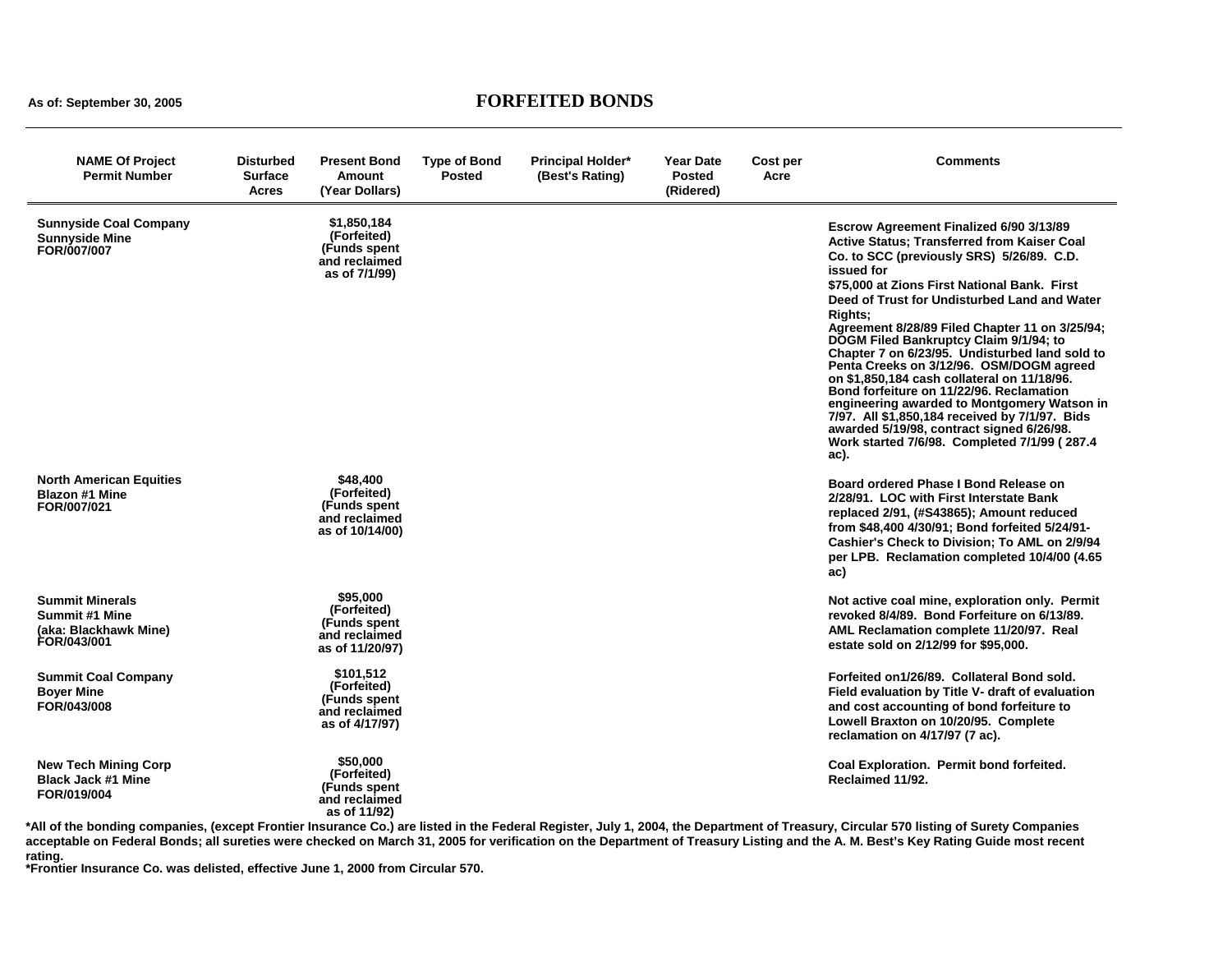## **As of: September 30, 2005 BOND RELEASES**

| <b>NAME Of Project</b><br><b>Permit Number</b>                                         | Disturbed<br><b>Surface</b><br><b>Acres</b> | <b>Present Bond</b><br>Amount<br>(Year Dollars) | <b>Type of Bond</b><br><b>Posted</b> | <b>Principal Holder*</b><br>(Best's Rating) | <b>Year Date</b><br><b>Posted</b><br>(Ridered) | Cost per<br>Acre | <b>Comments</b>                                                                                                                                                                                                                                                                                                                                          |
|----------------------------------------------------------------------------------------|---------------------------------------------|-------------------------------------------------|--------------------------------------|---------------------------------------------|------------------------------------------------|------------------|----------------------------------------------------------------------------------------------------------------------------------------------------------------------------------------------------------------------------------------------------------------------------------------------------------------------------------------------------------|
| <b>Mountain Coal Co.</b><br>Gordon Creek #3 & #6<br>REL/007/017                        |                                             |                                                 |                                      |                                             |                                                |                  | Original Bond Amount \$346,000. 1986 dollars;<br>Phase I-Bond Release Effective 6/26/87 Ridered<br>7/13/87. Phase II Bond Release (rider eff as of<br>2/13/95) \$85,429. Phase III bond release<br>approved 5/22/98. (Release of \$52,971.)                                                                                                              |
| <b>Cyprus Plateau Mining Corp.</b><br><b>Blackhawk Exploration Site</b><br>REL/007/038 |                                             |                                                 |                                      |                                             |                                                |                  | Exploration project ridered more disturbance.<br>Permit terminated 5/17/96. Aetna merged with<br>Travelers on 07/01/97. Released on 12/3/98<br>$(55,000, 3.1 \text{ acres})$                                                                                                                                                                             |
| <b>Western States Minerals</b><br>J.B. King Mine<br>REL/015/002                        |                                             |                                                 |                                      |                                             |                                                |                  | Original Bond Amount-\$262,577. Phase I Bond<br>Release (effective 5/20/86) Ridered-4/28/86.<br>Conditional phase II and phase III bond release<br>on 2/29/00. Final bond release on 3/24/00.<br>(126,078) Seaboard surety #104570.)                                                                                                                     |
| <b>Mountain Coal Co.</b><br><b>Huntington #4 Mine</b><br>REL/015/004                   |                                             |                                                 |                                      |                                             |                                                |                  | Original Bond Amount-\$360,102; (Phase I-60%<br>bond release effective-11/10/86 ridered-<br>(12/31/86). Ridered "termination" language<br>9/91. Phase II Bond release effective when sed<br>pond removed 3/20/95. Removed. Ridered<br>1/31/96. Phase III Bond Release pending<br>removal of perimeter markers. Approved<br>5/22/98. (Released \$46,734.) |
| Co-Op Mining Co.<br><b>Trail Canyon Mine</b><br>REL/015/021                            |                                             |                                                 |                                      |                                             |                                                |                  | Automatically Renewable; Phase I Bond<br>Release - approved 7/18/94 for \$120,000.<br>Phase II release approved 1/31/96; ridered<br>4/24/96. Phase III bond release, conditional<br>approval on 12/22/00, released \$30,000 (10 ac).                                                                                                                     |
| <b>BHP Petroleum (Americas)</b><br><b>Knight Mine</b><br>REL/041/005                   |                                             |                                                 |                                      |                                             |                                                |                  | <b>Federal Insurance Company Surety replaced</b><br>9/16/90. Phase I Bond Release on 11/08/94 of<br>\$480,000. Replaced with ILOC on 1/30/96.<br>Final Bond Release on 4/21/98. (Released<br>\$320,000.                                                                                                                                                  |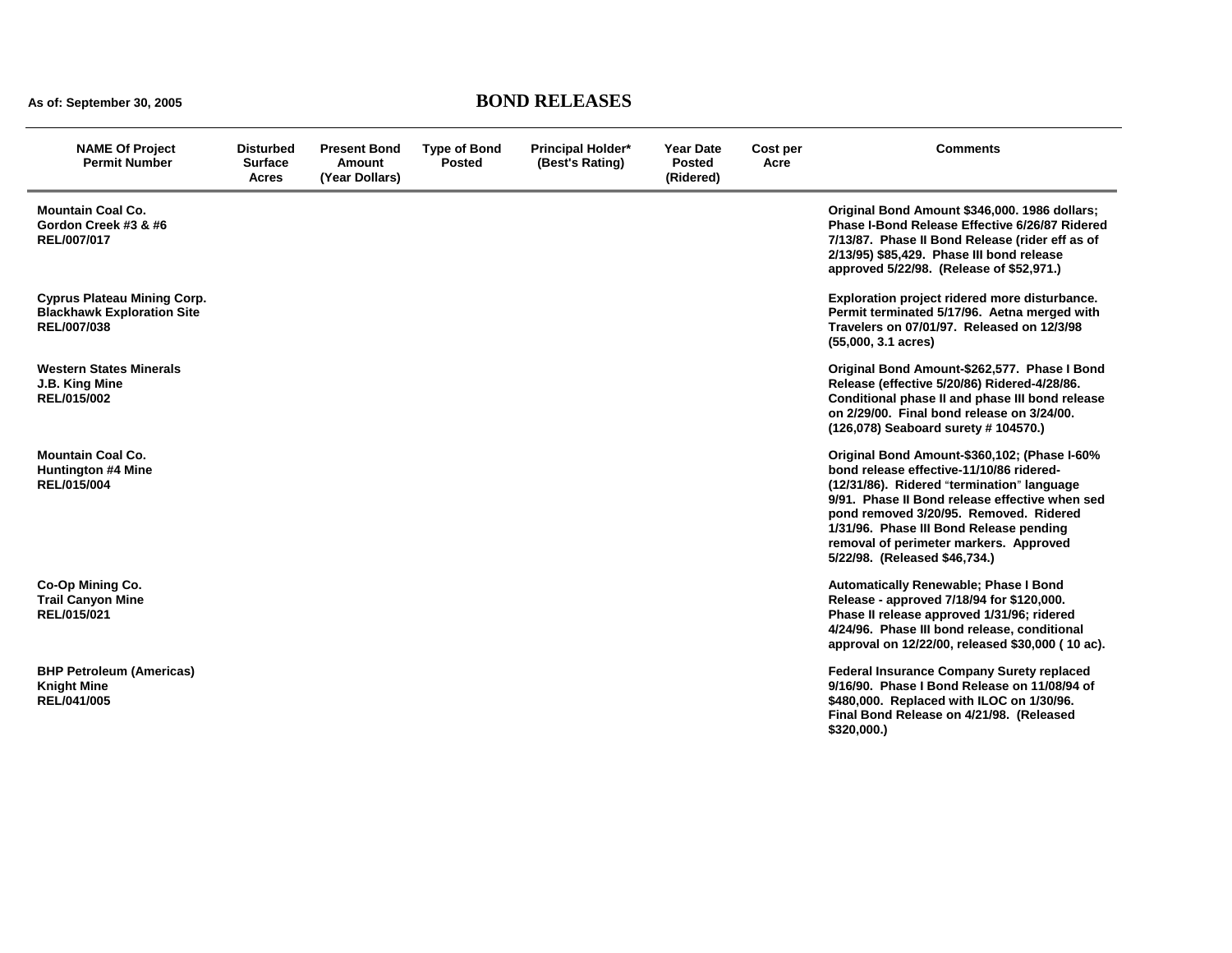| <b>NAME of Project</b><br><b>Permit Number</b>                                                                             | <b>Disturbed</b><br><b>Surface</b><br>Acres | <b>Present Bond</b><br>Amount<br>(Year Dollars)                                  | <b>Type of Bond</b><br>Posted | <b>Principal Holder*</b><br>(Best's Rating)<br>2005    | <b>Year Date</b><br><b>Posted</b><br>(Ridered) | Cost per<br>Acre       | <b>Comments</b>                                                                                                                                                                                                                                                                                                                                                                                                                                                                                                                                                                                                                                                                                                                                                                                                                                                                                                                                                                                                                                                                                                                                                                                                                                                                                                                                                                                                                                                                                                                                                                                                                                                                                                                                                                                                                                                                                                                                                                                                                                                                                                                                                                                                 |
|----------------------------------------------------------------------------------------------------------------------------|---------------------------------------------|----------------------------------------------------------------------------------|-------------------------------|--------------------------------------------------------|------------------------------------------------|------------------------|-----------------------------------------------------------------------------------------------------------------------------------------------------------------------------------------------------------------------------------------------------------------------------------------------------------------------------------------------------------------------------------------------------------------------------------------------------------------------------------------------------------------------------------------------------------------------------------------------------------------------------------------------------------------------------------------------------------------------------------------------------------------------------------------------------------------------------------------------------------------------------------------------------------------------------------------------------------------------------------------------------------------------------------------------------------------------------------------------------------------------------------------------------------------------------------------------------------------------------------------------------------------------------------------------------------------------------------------------------------------------------------------------------------------------------------------------------------------------------------------------------------------------------------------------------------------------------------------------------------------------------------------------------------------------------------------------------------------------------------------------------------------------------------------------------------------------------------------------------------------------------------------------------------------------------------------------------------------------------------------------------------------------------------------------------------------------------------------------------------------------------------------------------------------------------------------------------------------|
| Trustee - Bill Bishop<br><b>Chapter 7 Bankruptcy</b><br>Lodestar Energy, Inc.<br>White Oak Mine No. 1 & No. 2<br>C/007/001 | 140.2                                       | \$3,832,000<br>(2007)<br><b>Bond amount</b><br>still<br>\$4,292,000 on<br>bond.} | <b>Surety</b>                 | <b>Frontier Insurance</b><br>Company<br>#143715<br>(E) | 07/09/99                                       | \$27,333<br>{\$30,613} | Transferred from Valley Camp 5/27/94.<br>(Disturbance in mine site, office & loadout.).<br>JWC letter of 6/19/95 will reduce bond to \$<br>3,398,000 (1999 dollars). Replaced 7/27/98.<br>Bond amount increased to \$4,292,000 for<br>permit renewal, due 8/24/99. Permit transferred<br>from White Oak Mining and Construction on<br>7/14/99. Will replace Frontier Insurance Co.<br>Request for more time on 1/22/01. Bond re-<br>evaluated from \$4,292,000 to \$3,832,000 on<br>10/5/01. Sent request to replace surety due to<br>new rules on 10/5/01, must replace by 2/9/02.<br>Frontier declared "in rehabilitation" on<br>10/15/01, not on Utah Insurance list Demand<br>letter sent on 11/7/01, must replace by 1/7/02 or<br>reclaim. Hearing held in Kentucky on 1/3/02.<br>Judge ruled and barred Division from issuing a<br>CO until 1/24/02. Agreement signed with<br><b>Bankruptcy Court, Lodestar and Division on</b><br>2/25/02. CO issued 3/12/03 for no bond. Cost<br>estimated at \$3,814,566 in 4/03 in 2007 dollars.<br>Lodestar filed Chapter 11 on 3/30/01.<br>Determination to forfeit on 5/1/2003. Filed<br>Chapter 7 on 7/15/03. Worked with Bankruptcy<br>Trustee and Frontier Insurance to stabilize site<br>- \$999,000 from Frontier to escrow on<br>10/3/2003. Work started on 10/13/2003, Ledcor<br>pulled out for the winter on December 17, 2003.<br>On August 18, 2004, Lodestar trustee, Bill,<br>Bishop, filed the master settlement between<br>various parties (including Renco and Wexford<br>and Congress and the Debtors Trustee) for<br>reclamation in a "General Settlement Fund"<br>outside of the Lodestar bankruptcy estate.<br>Utah received \$1.217 million dollars as part of<br>this Settlement Agreement. The contract with<br>Frontier contractor, was terminated by the<br>Division on September 8, 2004. VCM<br>contractors were awarded the contract for<br>reclamation at the Whiskey Creek Mine (aka<br>White Oak Mine). Reclamation work started<br>on October 4, 2004 and left site on November 4,<br>2004. VCM returned to work on June 13, 2005<br>and will complete work by October 2005. AMR<br>is administering reclamation work at this site. |